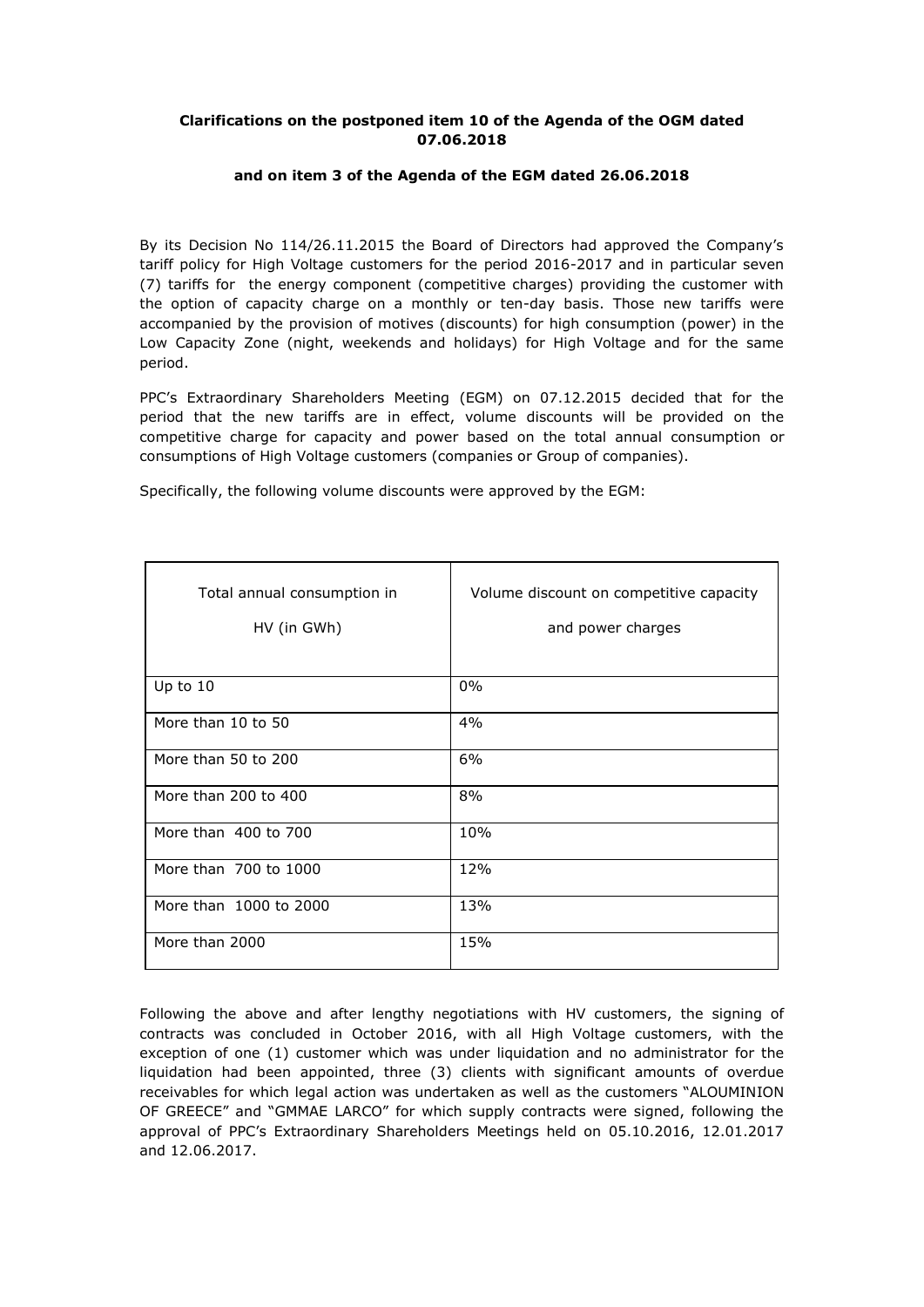It is noted that based on the said Resolutions of the EGM for the customers "ALOUMINION OF GREECE" (currently MYTILINAIOS S.A. – GROUP) with total annual consumption of more than 2000 GWh and "GMMAE LARCO" with total annual consumption of more than 1000 GWh, special volume discounts were approved, other than those approved by the EGM Resolution dated 7.12.2015 (as per the above).

Within 2017, in view of the developments in the electricity market, and mainly the divestment of 40% of PPC lignite portfolio, combined with the forthcoming change in the market model (establishment of Target Model), PPC was unable to develop a long-term tariff policy. Nonetheless, given the fact that the additional supply contracts with HV customers for the period 2016-2017 were to expire on 31.12.2017 and that customers' requests for their pricing offer were already submitted since 1.1.2018, in December 2017 PPC notified by letter all HV customers that it was going to invite them shortly to a joint consultation, in accordance with the provisions of the Electricity Supply Code, for the implementation of the relevant amendment to the existing Supply Contract and the signing of a new Contract Supplement. It is pinpointed than any amendment to the terms of the Contract can only be made by a more recent written agreement between the contractual parties and that the Supplier is obliged to have notified the Customer at least sixty (60) days prior to the entry into force of the said amendments.

To this end, it was proposed to Customers, within the framework of the Supply Code and the relevant contracts, the extension of the validity period of the existing supplementary Supply Contract for the two-year period 2016-2017 until 28.02.2018. Such extension was to be submitted for approval to the General Meeting, with regard to the provision of volume discounts, in accordance with the Decision of the Board of Directors no 23/12.3.2018. Moreover, by the same decision the Board of Directors decided to extent the validity period of the already approved tariffs for HV Customers for the period 2016- 2017, until 31.12.2018.

In this context, a new round of meetings with HV Customers begun, aiming at their briefing on the aforementioned issues, but no final agreements were made, pending the relevant Resolution of the General Meeting. Given that the General Meeting was not convened during the intervening period, and that as result the implementation of volume discounts was not possible, the customers were notified that their consumptions as of 1.3.2018 would be priced based on the already approved tariffs of their choice, without any volume discounts, and that PPC would later review their bills, based on the pending Resolution of the General Meeting. This raised strong reactions on the part of the customers, expressed orally or in written whether by letters or extrajudicial documents addressed to PPC, RAE and the Competition Authority.

Following the above, the Board of Directors of PPC, taking into consideration that:

- $\triangleright$  PPC is currently operating in a constantly changing institutional and financial environment, with a set of structural changes under way, for the enhancement of competition in the electricity and natural gas market. The progress of the implementation and the observance of time schedules constitute a critical factor for PPC, which, following the completion of the divestment of its lignite capacity and under the new regulatory framework expected to enter into force in Spring 2019 in the Greek Energy Market (Target Model – Establishment of a Forward Energy Market), which will allow for the conclusion of bilateral agreements between the Generator and the end consumer, will not constitute any more the only Supplier of HV Customers.
- $\triangleright$  The shaping of a new tariff policy for HV Customers will only be possible when all the aforementioned uncertainties are removed and all aspects are clarified following the divestment and the finalization of the terms of the new model of the market. It is expected to have a clear picture by the first two months of 2019.